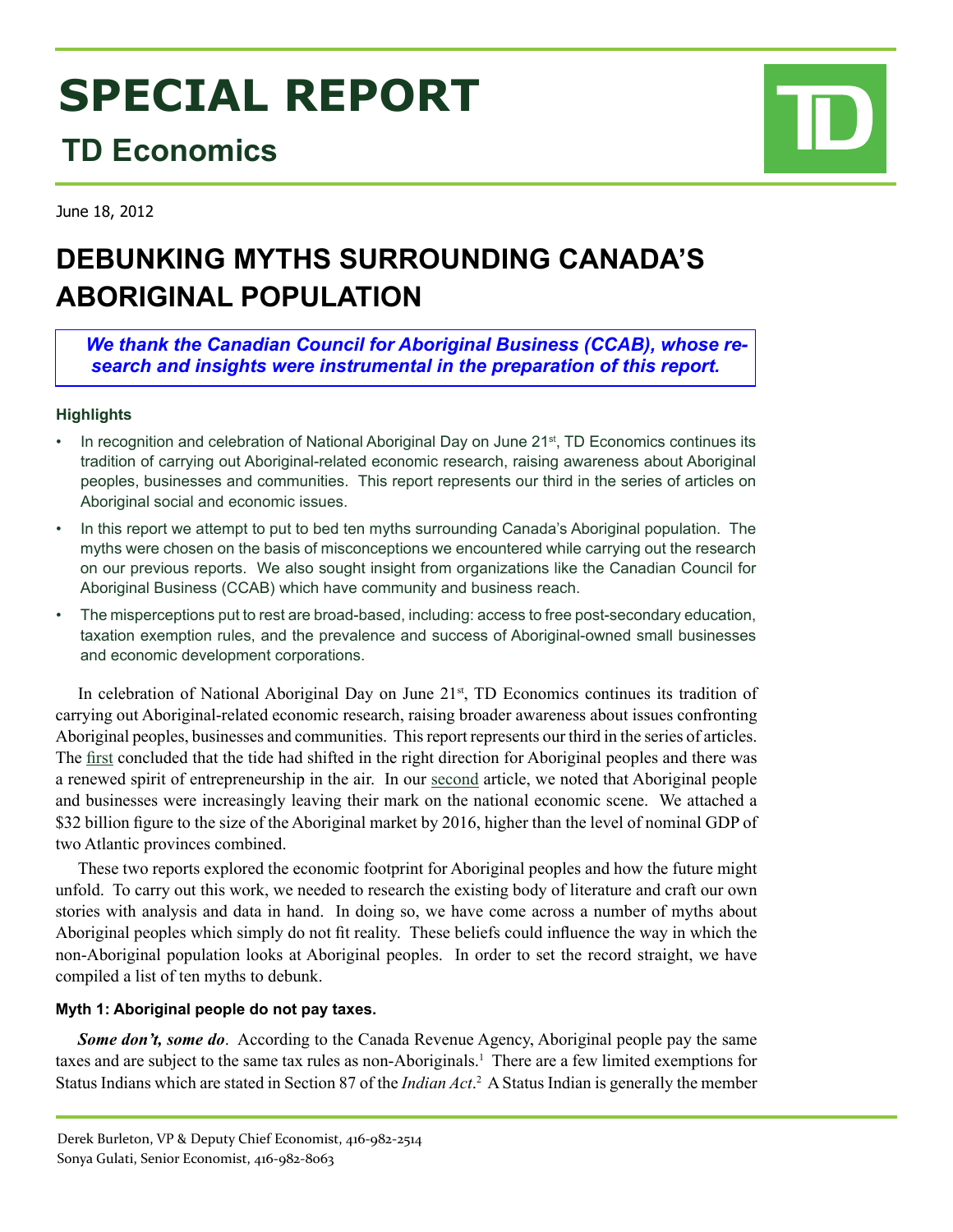

of an Indian band or community with rights under the *Indian Act* to live on reserve, vote for band council and chief, share in band monies, and have an interest in property on reserve. Approximately half of the one million people who identify themselves as Aboriginal are classified as Status Indian. Those Aboriginal people who are Inuit or Métis pay the same taxes as anyone else in Canada.

According to legislation, the personal property of an Indian or a band situated on a reserve is exempt from taxation. In court rulings, this provision has historical roots and is intended to preserve entitlement to the land.<sup>3</sup> Employment income while working on a reserve also can be tax exempt. However, location of work and residence of employees are two examples of criteria used to assess whether the individual must pay taxes. The federal Goods and Services Tax (GST) is not levied for purchases by Status Indians, but in order to qualify, the purchase must be made on reserve or delivered to a reserve by a vendor or the vendor's agent.

Each province has set up policies with regard to tax exemptions for areas under their own jurisdiction. In some provinces, like Ontario and Québec, a Status Indian with the appropriate accreditation can receive a rebate on the provincial portion of the Harmonized Sales Tax (HST) for eligible purchases.4,5

#### **Myth 2: Aboriginal people do not have to pay for postsecondary education.**

*Some don't, some do.* The federal government does provide money to First Nation and Inuit governments for students to attend a post-secondary institution. Programs have been set up to defray tuition costs, travel costs and living expenses associated with the pursuit of post second-





ary education.<sup>6</sup> At present, there are no similar programs for students who identify as Non-Status Indian and Métis.

While post-secondary education support is available to some Aboriginal students, not everyone who is eligible receives it. With more demand than funds, some communities have resorted to limiting applications to only those students who are pursuing their first post-secondary certification.<sup>7</sup> In other cases, they limit eligibility to include those students who live on reserve while they undertake their studies.<sup>7</sup>

#### **Myth 3: Almost all Aboriginal people live on reserve and in rural areas.**

*False.* Statistics Canada is not scheduled to release updated data on Aboriginal peoples until mid-2013. However, if we use their most recent population projections, we can dispel this myth.

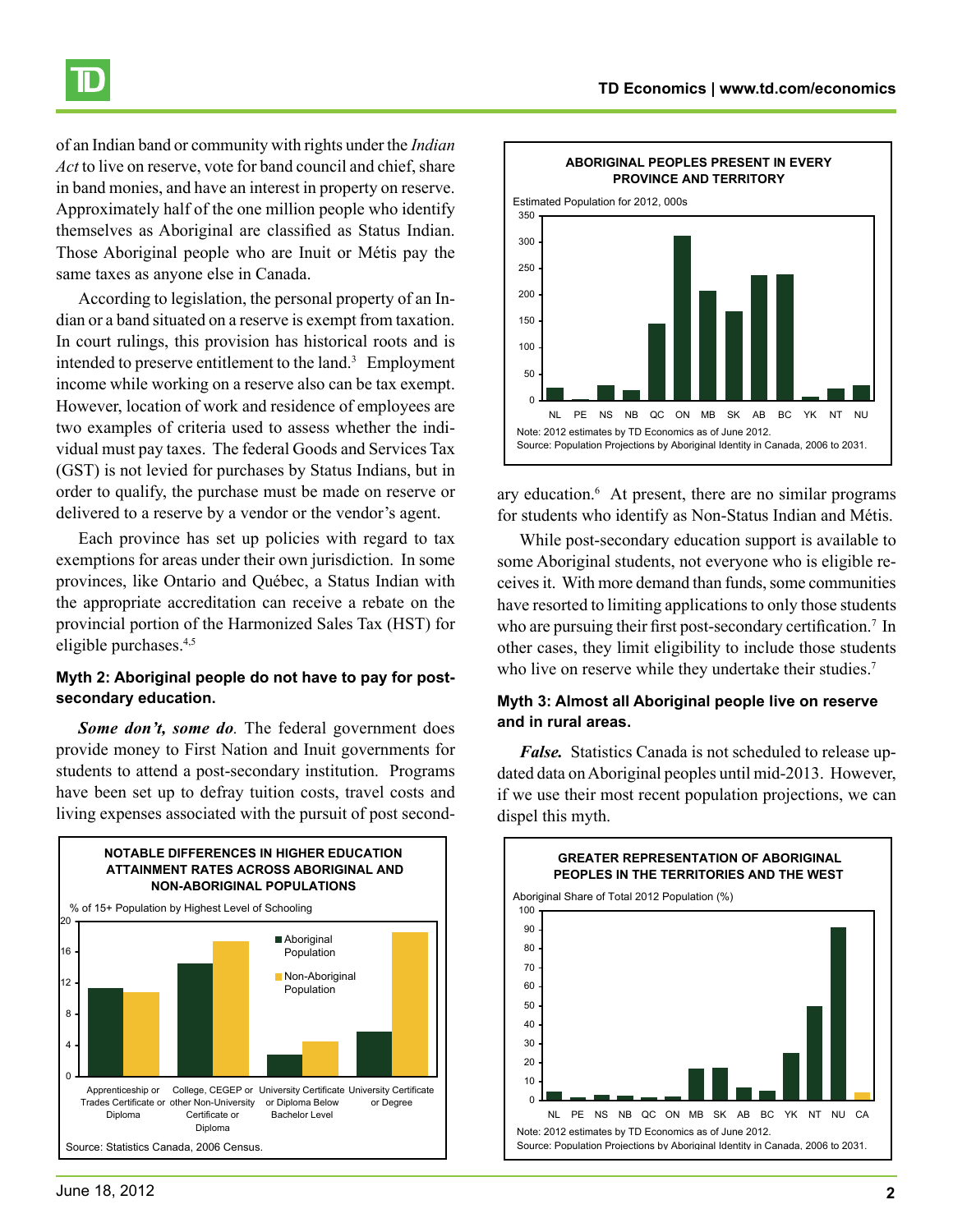

Aboriginal peoples currently reside in every province and territory. In terms of scale, British Columbia, the Prairies, and Central Canada are home to the highest number of Aboriginal people. This outcome is not very surprising as these provinces have the most number of Canadians. When the Aboriginal population is expressed as a share of total provincial or territorial population, we see that the territories indeed have the highest concentration of Aboriginal residents. Still, nearly one-in-five Saskatchewan and Manitoba residents identifies as Aboriginal, which is more than four times the national average.

In terms of the on- and off-reserve breakdown, onein-five Aboriginal Canadians lived on reserve in 2011. In addition to most living off-reserve, the majority of all Aboriginals (54% in 2011) live in an urban setting. Both of these shares have been relatively constant over the past decade, cementing the fact that most Aboriginals are urban and off-reserve dwellers and have been for some time.

#### **Myth 4: Aboriginal people are falling further behind in the job market.**

*False.* To debunk this myth, we must piece together data from the Census and a new publication that reports employment outcomes for Aboriginal people from 2008 to 2010.<sup>8</sup> While these recent data are helpful, the Labour Force Survey does not sample Aboriginal people living on-reserve or in the territories. In spite of the underlying data limitations, information leading up to, and immediately after, the recession allows us to analyze employment trends with the global economic downturn in mind. Unfortunately, Statistics Canada has not yet published Aboriginal labour force data beyond 2010.





From 2001 to 2008, a commodity price boom prevailed and, as a result, there was a major shift in employment and economic growth towards the natural resource sector for Aboriginal people and communities. Construction projects also surged, as heightened activity in this sector often goes along with natural resource development. In 2008, for example, 36% of all employed Aboriginal people worked in the goodsproducing sector and construction. The unemployment rate made significant progress during these years – it dropped from 17.4% in 2001 to 9.3% in 2008. Labour force participation rates also increased four percentage points over this timeframe. As we argued in our previous report, enhanced job opportunities allowed Aboriginal people to grow their economic footprint and improve their income prospects.<sup>9</sup>



Some of the employment and income gains seen during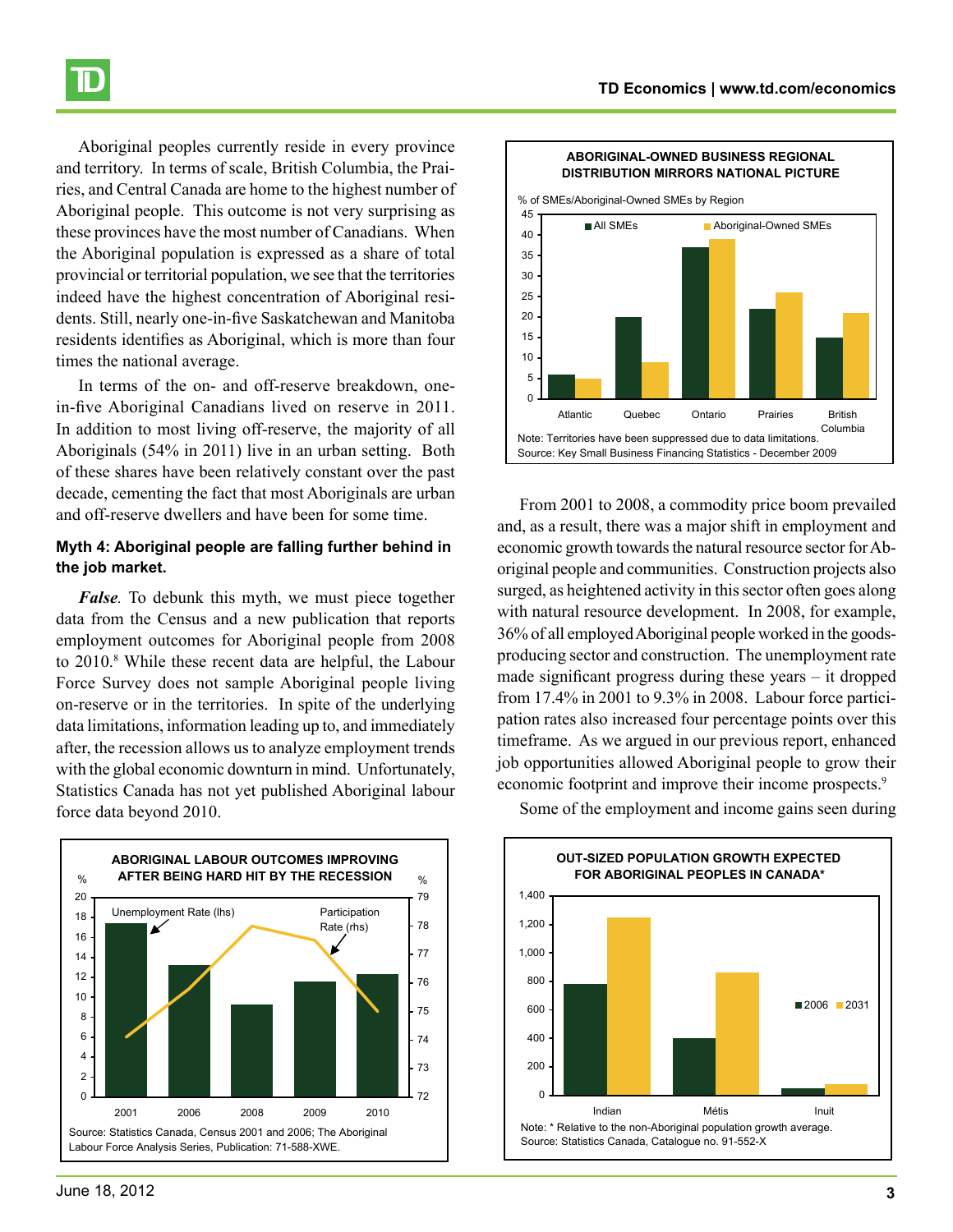



the early part of the decade were given back with the onset of the global financial crisis. Aboriginal communities were hit particularly hard given their out-sized exposure to the primary sector: the Aboriginal jobless rate hit 11.6% in 2009 and the labour market participation rate fell by a half percentage point. The data show that this deterioration was temporary, with 2010 numbers bouncing back with some vigour. If we were to forecast out these measures to the present, both should be close to 2008 levels.

The past decade cements the idea that Aboriginal people are increasingly participating in the market economy. Both the labour market participation rate and unemployment rate are better today than where they stood in 2001. These trends demonstrate real progress in a relatively short period of time.

#### **Myth 5: Very few Aboriginal people start their own business.**

*False.* Roughly 2% of all small and medium-sized enterprises (SMEs) are operated by Aboriginal entrepreneurs, slightly lower than the 3.8% share of Aboriginals in the population.<sup>10</sup> Even so, this translates into approximately 32,000 businesses, both on- and off-reserve. The data also suggest that women play an important role in Aboriginalowned businesses – 51% of these firms belonged entirely or partly to women, while the Canadian average was 47%.

The count of Aboriginal SMEs is conservative, as it does not include firms who are incorporated under provincial and territorial charter. It also does not capture the number of economic development corporations (EDCs) or community-owned enterprises which have become a more popular business model over the past decade.<sup>10</sup> According



to the Canadian Council of Aboriginal Business, there were approximately 262 active EDCs in Canada in 2010.<sup>9</sup> We do not have more recent data than 2010, but we suspect that there are roughly 275 of these firms up and running today.

#### **Myth 6: Even if there are Aboriginal businesses, they're not very successful.**

*False.* The Aboriginal Business Survey provides some insight on the success of Aboriginal-owned businesses.<sup>11</sup> Most have only a handful of employees and operate in an environment which they define as highly competitive. Even with these headwinds, the majority of firms are profitable – six in ten reported a profit in 2010 and a third managed to boost annual revenues in 2010 despite the global downturn. Last but not least, roughly half of survey respondents labeled

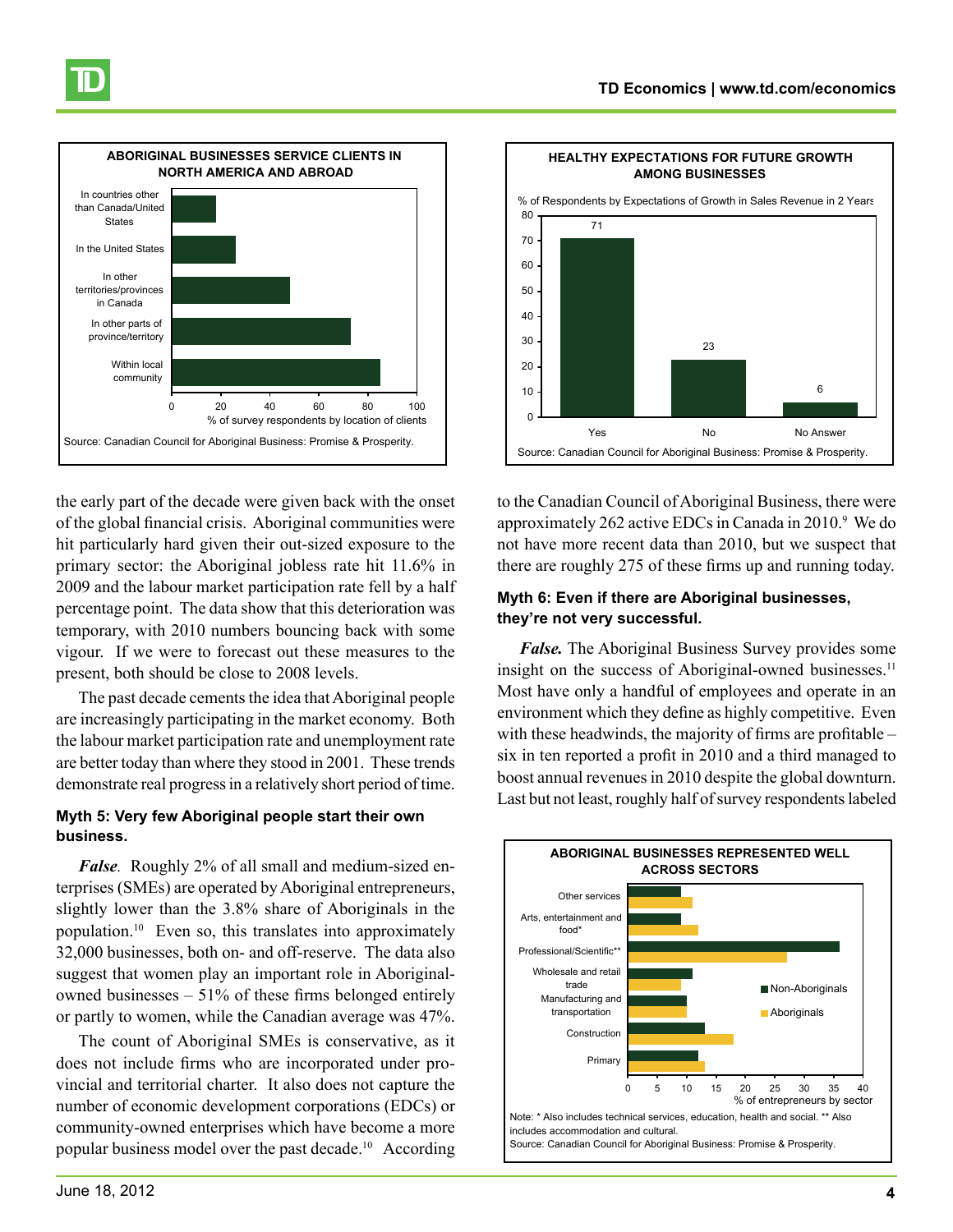their business a success. Interestingly, the criteria used to make this assessment were not just based on dollars and cents, but other factors like personal satisfaction with their line of profession and having a steady client base.

The future for Aboriginal entrepreneurs also looks bright as seven in ten survey respondents anticipated revenue growth over the next two years. This same proportion also thinks they will be at the helm of their business in five years. In addition, the growth rate of Aboriginals in self-employed positions is exceeding that of non-Aboriginals. This trend, combined with the rapid growth and success of the economic development corporation business model, suggests that the number of Aboriginal-owned SMEs should continue to increase. While barriers to competitiveness remain for this group of entrepreneurs, many are finding ways to overcome these challenges. An example of an innovative solution is the urban reserve near Saskatoon which is home to many Aboriginal and non-Aboriginal businesses.12

### **Myth 7: Aboriginal businesses are simply riding the coattails of the resource sector.**

*False.* Roughly 13% of all Aboriginal-owned small and medium-sized businesses in 2010 were directly linked with the primary sector, which includes agriculture, forestry, mining, and oil and gas extraction.<sup>11</sup> Given a period of relatively strong commodity prices and an increase in resource exploration, many First Nation, Inuit and Métis communities have reaped the economic benefits.

Despite the emphasis on natural resources, Aboriginal entrepreneurs are operating successful businesses across all industries. In fact, the majority of Aboriginal-owned establishments are linked to service-producing sectors like construction and business services.

In addition to being diversified in terms of area of focus, business owners are filling niches in the marketplace which were victim to gaps or previously viewed as uncompetitive. For example, Inuit Air is a regional airline company which began in the mid-1970s shortly after the first modern land claims' agreement was signed.<sup>13</sup> The company now employs roughly 500 people and services Northern Québec – a region which lies at the heart of the Québec government's Plan Nord initiative.

There are many other examples of innovation in Aboriginal-owned businesses outside the resource sector. A case in point is access to credit for businesses on reserve which was once an issue. This is because real and personal property on a reserve cannot be used as collateral for a loan as stipulated by the *Indian Act*. Aboriginal Financial Institutions (AFIs) across the country sprung up to fill the gap and provided access to loans where needed. The National Aboriginal Capital Corporations Association estimates that since the late 1980s, AFIs have provided over \$1.3 billion in financing and 30,000 loans to Aboriginal small businesses.<sup>14</sup>

#### **Myth 8: Aboriginal communities are protected by government Treaties – which pretty much guarantee their economic and political rights.**

*Yes and no*. A treaty is a negotiated, written agreement which defines the rights and responsibilities for all parties involved. Issues resolved in treaties include land ownership, governance structures, wildlife and environment management, financial benefits and taxation rights.<sup>15</sup> More generally, agreements can sometimes capture the spiritual, philosophical and cultural views of those Aboriginal communities involved. Eleven historical treaties were signed from 1871-1921 covering much of Canada, except British Columbia, Québec and Newfoundland and Labrador.<sup>16</sup> There are twenty comprehensive land claims settled since 1973, involving 96 communities and over 70,000 Aboriginal people. These claims have involved 4,106,958 square kilometres in settlement land and \$2 billion in settlement dollars.

Recent court decisions highly recommend that treaties be negotiated with government and Aboriginal communities to bring greater certainty to land use and to ensure a clear definition of rights and responsibilities has been agreed upon. At present, not all Aboriginal communities have either historical or modern-day agreements in place – most are situated in British Columbia. For instance, 60% of all First Nations (or 116 communities) in the province are not governed by a treaty. Negotiations with senior Aboriginal leaders and Crown representatives are ongoing. It can often take years for one agreement to be signed. The British Columbia government estimates that the total benefits from signed treaties, including increased investment, could reach \$50 billion, or \$1-2 billion per year for the next 20-25 years.<sup>17</sup>

### **Myth 9: Aboriginal people receive a huge, immediate boost to their income when they settle a claim.**

*Not always.* In settling a land claim, governments often use different payment methods: cash and other considerations such as economic development initiatives.18 With land claim settlements, many Aboriginal communities are able to seek out opportunities for economic prosperity while offering their community members a more stable and certain future. It has been estimated that yet-to-be-settled compre-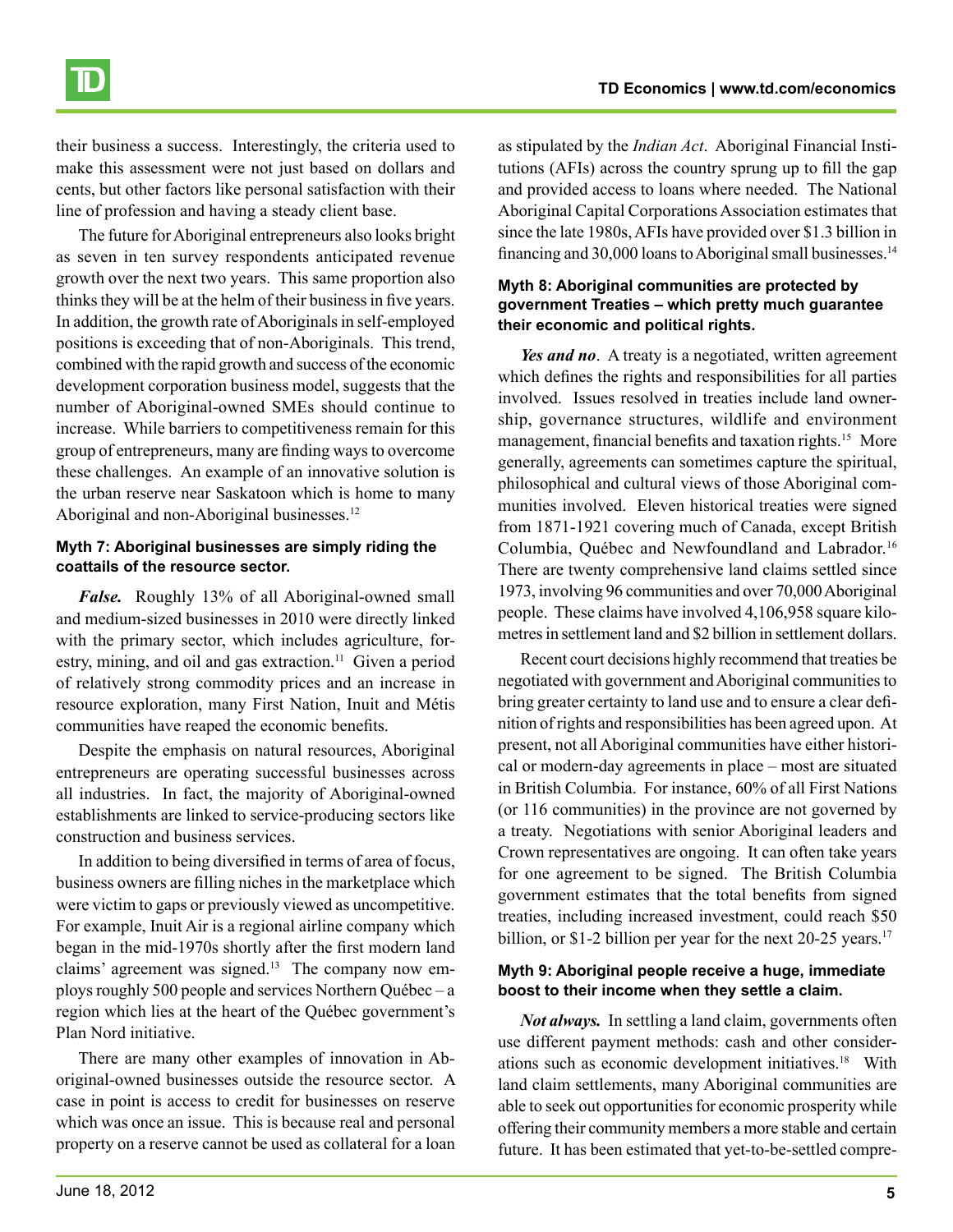

hensive and specific land claims could yield \$9-\$13 billion.<sup>19</sup>

The financial portion of a comprehensive claim is usually handed over to the community over 12-15 years, while specific land claims are paid as a lump sum. However, this money is rarely a flow through transfer from the federal government to an individual Aboriginal person. Instead, the Aboriginal government often directs these funds be placed in a Trust.

Although settlement funds are paid to the Aboriginal government (and placed in a Trust), there is often a per capita distribution payment made to all registered community members at the time of the settlement then living, both on- and off-reserve. Adults receive their payment immediately, while payments to Minors are deferred (held in trust) until the person reaches the age of majority. The decision to distribute per capita payments is made throughout the settlement process. Any per capita money must be stated in the agreement itself and the decision must be ratified by a community vote. The reason for these up-front payments is that it usually takes many years to settle a claim. In addition, given that the Trust is meant to be a long term benefit to all current and future generations of members, the Aboriginal government usually recommends a one time immediate payment to share in the celebration of the settlement with all its members.

#### **Myth 10: There is a quota system for how many Aboriginal people must be hired by Canadian employers.**

*False*. At the end of 2010, the employment rate of Aboriginal people (the per cent of the adult population



employed) was 66%. This share is fifteen percentage points lower than the comparable statistic posted by non-Aboriginal people. Noticeable differences between the two groups of individuals is also seen when we review the unemployment rate measure: for Aboriginals it stood at 12.3%, almost double the number recorded for non-Aboriginals.<sup>8</sup>

The different labour outcomes among Aboriginals and non-Aboriginals suggest that the former are under-represented in the labour market. To achieve better equality in the workplace, the *Employment Equity Act* was enacted in the late 1980s to help increase the representation of four designated groups: women, Aboriginal peoples, persons with disabilities, and members of a visible minority. Federallyregulated private sector firms,<sup>20</sup> Crown corporations, and much of the federal public service are just some of the employers governed by this legislation.<sup>21</sup> Each firm must

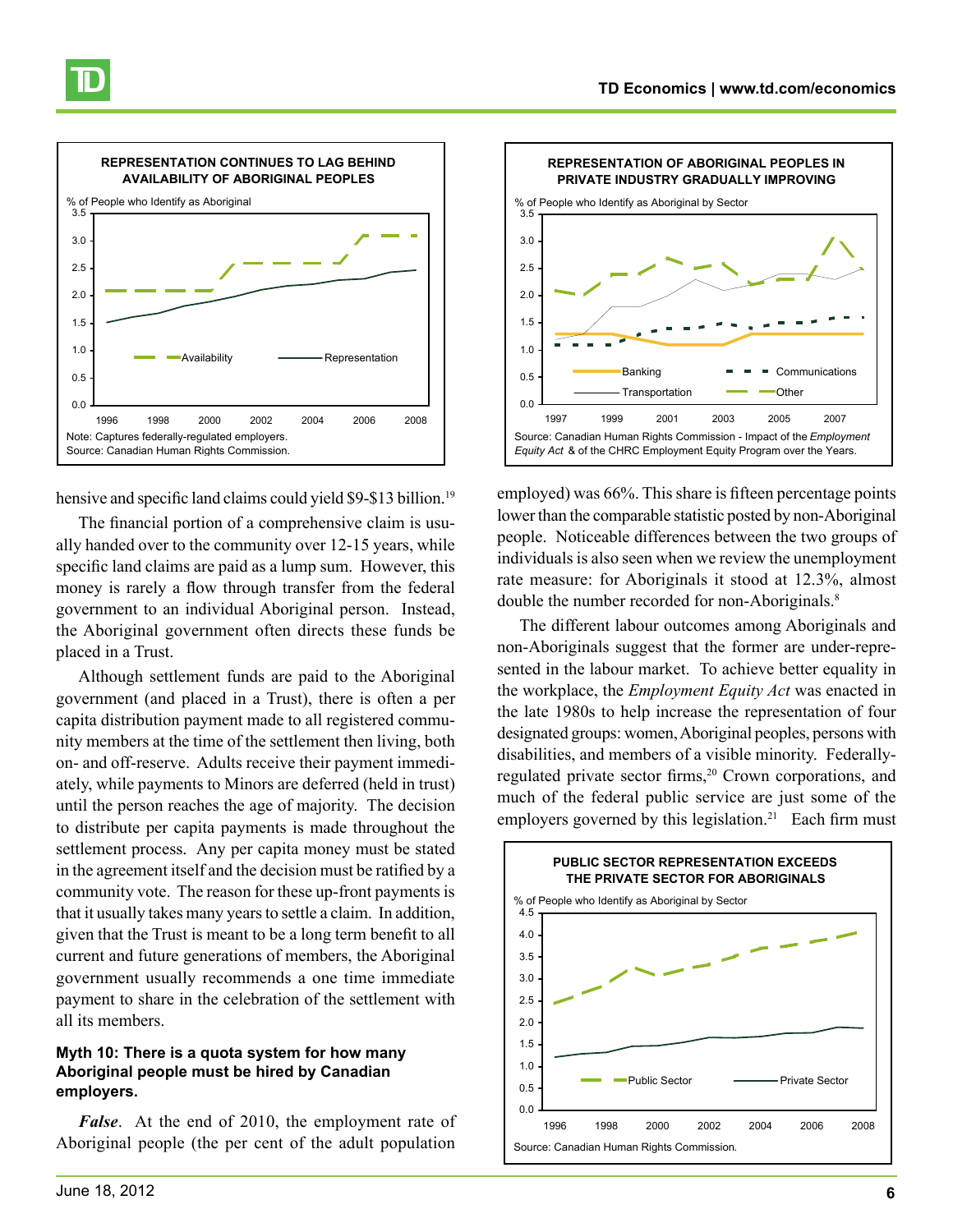

adhere to reporting requirements and is responsible for showing "reasonable progress" on increasing representation of these groups.<sup>22</sup>

Since the implementation of the legislation, progress has indeed been made – representation of Aboriginal people in the federally-regulated workforce has increased steadily from 1.5% in 1996 and 2.5% in 2008.<sup>23</sup> In the public sector, Aboriginal peoples were well represented overall in 2008 compared to the private sector.<sup>23</sup> Certain industries like transportation and communication have made important strides over the past decade. It is important to stress that takeaways from these statistics should be made with caution as the definition surrounding Aboriginal ancestry and identity changed in different Census iterations.

Representation and availability of Aboriginal workers should converge so that their full employment potential can be secured. However, federally-regulated employers adhere to the equal opportunity principle, such that candidates for a position must be judged without discrimination and/or bias. This means for a certain hire, managers must choose the best candidate for the position, based on the job description, regardless of race, gender, sexuality and many other criteria. With this in mind, and even with employment equity legislation in place, there is no quota system for employers on how many Aboriginal people must be hired.

#### **Myths equal misperceptions**

There are many myths surrounding Canada's Aboriginal population and they encompass a wide range of areas. In this report, we have assembled the necessary facts and figures to debunk just ten – many more exist. Misperceptions like these can lead to a lack of understanding about Aboriginal communities or underlying Aboriginal socio-economic conditions. In addition, non-Aboriginals may think of the Aboriginal community as one homogenous group, forgetting that many have their own unique history, culture and traditions. Myths could also distort non-Aboriginal thinking about the effectiveness of government programs targeted to the Aboriginal community or the appropriate policy to improve certain indicators such as labour market participation. This is unfortunate as there are more than a million people who identify as Aboriginal in Canada. In addition, Aboriginal people are important contributors to our history, culture and values, and the national economic picture.

> *Derek Burleton, Vice President & Deputy Chief Economist 416-982-2514*

> > *Sonya Gulati, Senior Economist 416-982-8063*